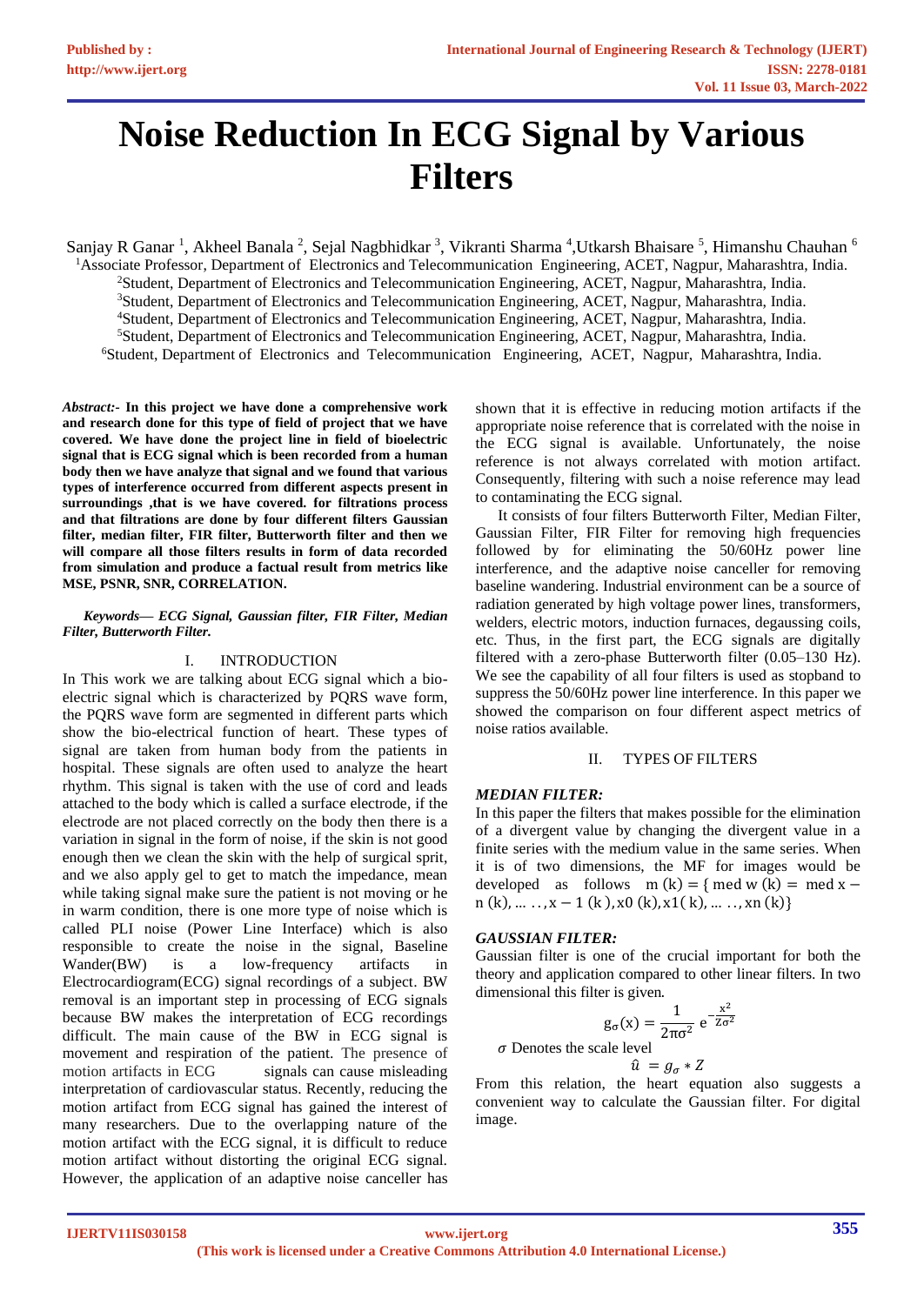## *BUTTERWORTH FILTER:*

The function Nth-order transfer function of analog low-pass Butterworth filter  $H(s) = \frac{1}{sN}$  $\sum_{n=0}^{N} A_n s^n$ 

Through the mapping between the analog and digital domain, its corresponding digital low-pass and highpass filters are in the form

$$
H(Z) = \frac{(1 + b_{01}Z^{-1})(1 + b_{11}Z^{-1} + b_{12}Z^{-2})}{(1 + a_{01}Z^{-1})(1 + a_{11}Z^{-1} + a_{12}Z^{-2})}
$$

$$
\frac{(1 + b_{K1}Z^{-1} + b_{K2}Z^{-2})}{(1 + a_{K1}Z^{-1} + a_{K2}Z^{-2})}
$$

## *FIR FILTER:*

Desired frequency response specification  $H<sub>d</sub>$  (w) and the corresponding unit sample response  $h_d$  (n) is determined using inverse Fourier transform. Showing relation between  $H_d$  (w) and  $h_d$  (n)

$$
H_d(w) = \sum_{i=0}^{\infty} h_d(n) e^{-jwn}
$$

$$
h_d(n) = \int_{-\pi}^{\pi} H_d(W) e^{jwn} dw
$$

Impulse response  $h_d$  (n) obtained from the above equation is of infinite duration. Truncated at some point, say n=M-1 to yield an FIR filter of length M (i.e. 0 to M-1). Truncation of  $h_d$  (n) to length M-1 is done by multiplying  $h_d$  (n) with an window. Design considering the "rectangular window", define as

$$
w(n) = \begin{cases} 1n = 0, 1, 2, \dots \dots M - 1 \\ 0 \text{ otherwise} \end{cases}
$$

#### III. EXPERIMENTAL RESULTS

Thus we have taken the input ECG signal from MIT-BIH arrhythmia database, this signal what we are putted for simulation is for noise removal process in ECG signal. The ECG signal is illustrated in one recorded from MIT-BIH database and the signals are present in the form of (.hea), (.dat), (.atr), the other miscellaneous information like the what type of leads attached and how many electrodes and leads attached are stored in the binary type of file. The data is present in the vast scale so we have taken one record of ECG signal and processed for simulation the sampling frequency we have used in the simulation is 2000 sample per mV.

#### PERFORMANCE MATRICS

The noise removal process is done by using four different types of filters, Median Filter, Gaussian Filter, Butterworth Filter, FIR Filter(Finite Impulse Response Filter), for proposing the result in this type process we have updated the results of performance metrics by showing comparison.

 The means of MSE, PSNR, SNR, CORR (Correlation) from which filter is showing the best results for reduction of noise the ECG signal.

FOR MSE,

x=Double (Input Image) y=Double (Filtered Image)  $z = abs(x - y)$  $\mathrm{MSE}{=}\sqrt{mean(mean(z^2))})$ MSE is denoted as Mean Square Error

The largest value of MSE input ECG signal is mean that signal quality is poor.

FOR PSNR,

$$
\text{PSNR}{=}20 * log10(\tfrac{255}{\sqrt{MSE}})
$$

PSNR means peak to signal to noise ratio, The result is quite inverse of MSE the small result value means it does not perform the noise removal process better.

FOR SNR,

\n
$$
\text{SNR} \left( \text{db} \right) = 2 \log_{10} \left( \frac{ \text{Vinput signal}}{\text{Vnoise}} \right)
$$
\n

\n\n Where, v input signal is original input voltage   
\n v noise is noise voltage\n

#### FOR CORRELATION,

$$
r = \frac{\sum (x_i - \bar{x})(y_i - \bar{y})}{\sqrt{\sum (x_i - \bar{x})^2 \sum (y_i - \bar{y})^2}}
$$

Where,

 $r =$  correlation coefficient  $x_i$  value of x variable in sample  $y_i$  = value of y variable in sample

 $\bar{x}$  = mean value of x variable

 $\bar{y}$  = mean value of y variable

TABLE-I

*Table (I). Is a comparison between all the results evaluated by performance metrics by MSE, SNR, PSNR, CORR.*

| Input      |                 |            |            | <b>PSNR</b> | <b>CORR</b> |
|------------|-----------------|------------|------------|-------------|-------------|
| Signal     | <b>FILTERS</b>  | <b>MSE</b> | <b>SNR</b> |             |             |
| MIT-       | <b>MEDIAN</b>   |            |            |             |             |
| <b>BIH</b> | <b>FILTER</b>   | 0.001041   | 30.25      | 68.67       | 0.9765      |
| Data       |                 | 5          |            |             |             |
| Base       | <b>GAUSSIAN</b> |            |            |             |             |
|            | <b>FILTER</b>   | 0.034474   | $-4.74$    | 33.67       | 0.21211     |
|            | <b>BUTTER-</b>  |            |            |             |             |
|            | -WORTH          | 0.001674   | 25.50      | 63.92       | 0.96171     |
|            | <b>FILTER</b>   | 6          |            |             |             |
|            | FIR FILTER      |            |            |             |             |
|            |                 | 0.001613   | 25.87      | 64.29       | 0.96361     |
|            |                 |            |            |             |             |